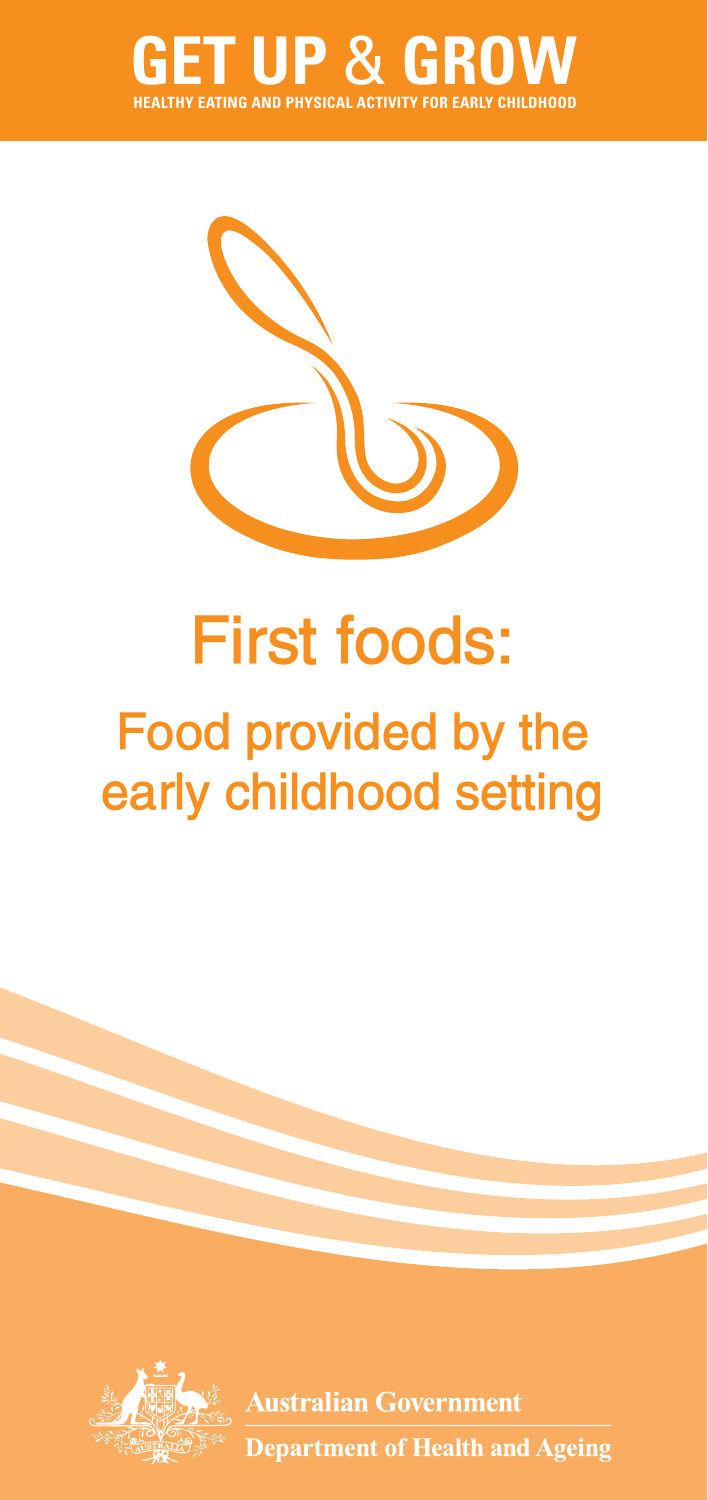

### **Introducing solids**

**At around six months of age, a diet of breastmilk or formula alone no longer meets infants' nutritional requirements. Other foods are needed to complement milk-feeds, and at this age infants are ready to start learning the skills needed for eating solid foods, and to experience new tastes and textures. These skills form a foundation for future eating behaviours and preferences.** 

**Talk to early childhood staff and carers about how your child is eating at home. Staff and carers will assist with feeding, and help your baby to enjoy experiences with new foods. They will also be able to tell you what your child has eaten during the day, and whether they are enjoying any new foods.**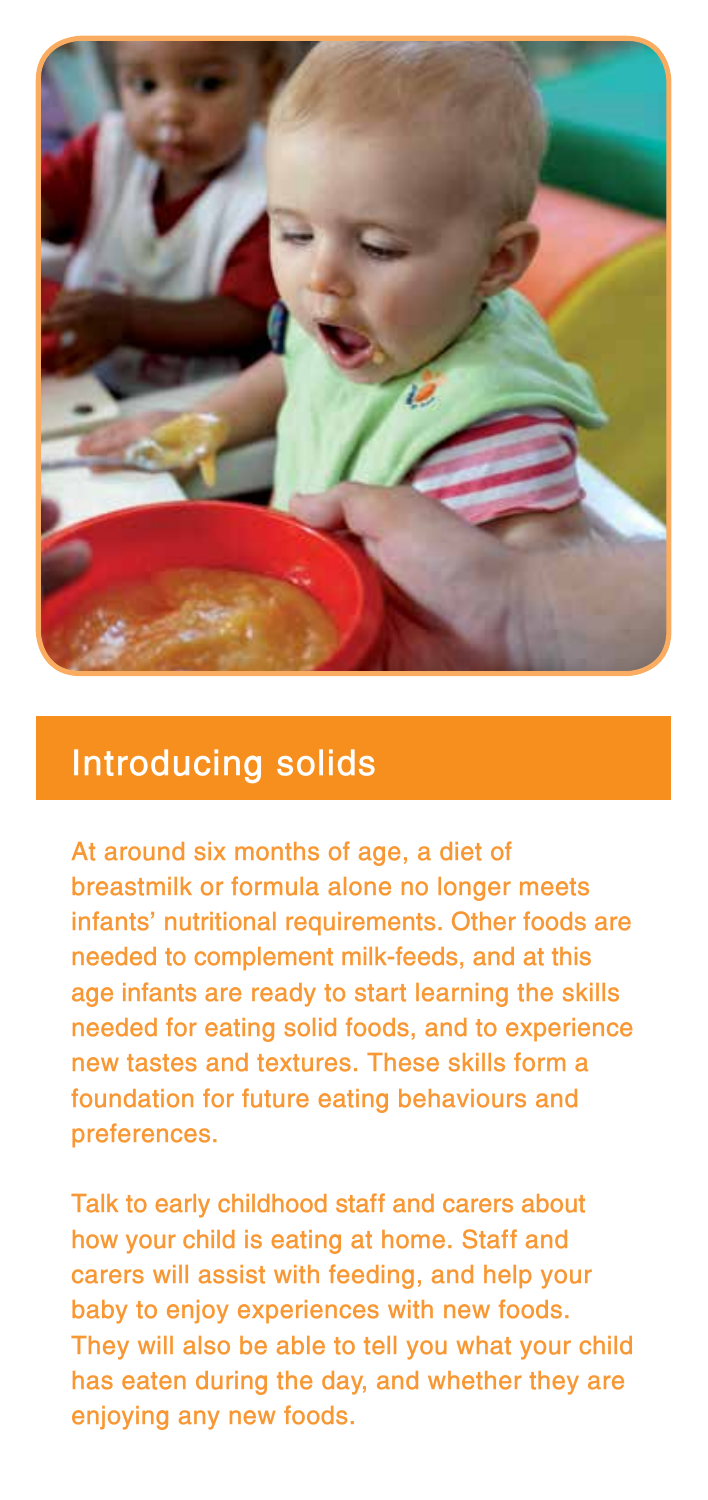

### **What foods to introduce...**

Foods can be introduced in any order and at a rate that suits the infant provided the texture is suitable for the infant's stage of development.

| <b>Stage</b>                                                                | <b>Examples of foods that</b><br>can be consumed                                                                                                                                                                                                                    |
|-----------------------------------------------------------------------------|---------------------------------------------------------------------------------------------------------------------------------------------------------------------------------------------------------------------------------------------------------------------|
| <b>First foods</b><br>(from around<br>six months)                           | Iron rich foods, including fortified<br>cereals (e.g. rice), vegetables<br>(e.g. legumes, soy beans, lentils),<br>fish, liver, meat and poultry,<br>cooked plain tofu                                                                                               |
| <b>Other nutritious</b><br>foods to be<br>introduced<br>before<br>12 months | Cooked or raw vegetables<br>(e.g. carrot, potato, tomato), fruit<br>(e.g. apple, banana, melon),<br>whole egg, cereals (e.g. wheat,<br>oats), bread, pasta, nut pastes,<br>toast fingers and rusks, dairy<br>foods such as full-fat cheese,<br>custards and yoghurt |
| <b>From 12 to 24</b><br>months                                              | <b>Family foods</b><br>Full-cream pasteurised milk                                                                                                                                                                                                                  |

Talk to staff and carers and let them know what foods your baby has tried so far, and how they are progressing with textures.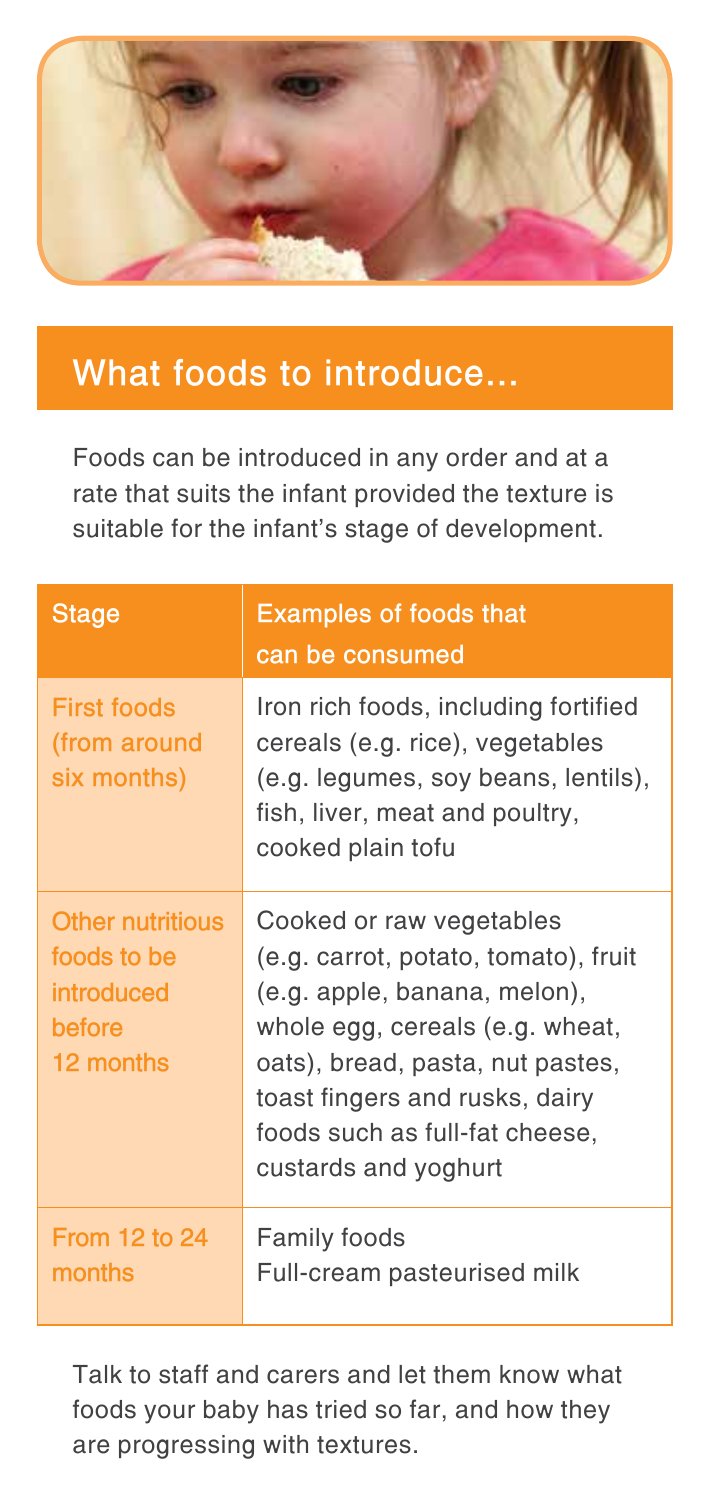### **Choking risks for infants**

Some foods are choking risks for young children whose teeth and chewing skills are still developing. Early childhood settings will have policies in place to reduce the risk of choking in young children.

To reduce the risk of choking:

- Offer foods with developmentally-suitable textures – start with smooth and soft foods, and then progress to minced foods and finally family foods.
- • Grate, cook or mash apples, carrots and other hard fruits or vegetables before offering them to young children.
- Whole nuts, popcorn and other hard, small, round and/or sticky solid foods should not be served to young children at all.

# **'Start with smooth**  and soft foods...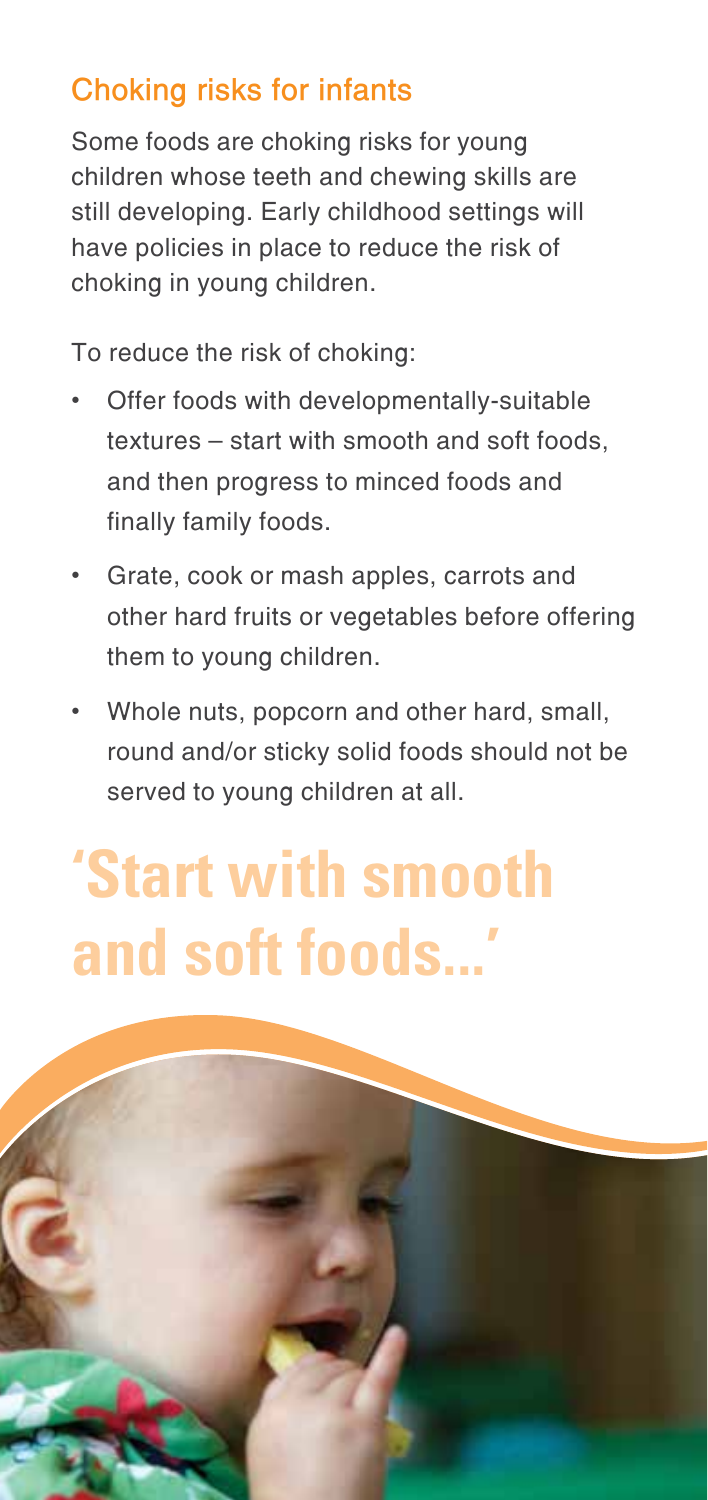#### **How to introduce solids**

While solids are being introduced, it is important that milk-feeding continues too. Breastmilk should continue to be the main milk drink for infants up to 12 months of age (or longer if you wish). Alternatively, babies on infant formula should continue to have formula until 12 months also.

As long as iron rich foods are included in first foods, foods can be introduced in any order and at a rate that suits the infant. The order and number of foods being introduced is not important. Slow introduction of solid foods is not necessary.

#### **Progressing to feeding from a cup**

Babies can learn to use a cup from an early age, and are usually ready to develop this important skill from around seven months.

As your baby moves to cup-feeding, inform early childhood staff and carers so they can offer your baby drinks from a cup. If you have been providing bottles each day, you will no longer need to send these.